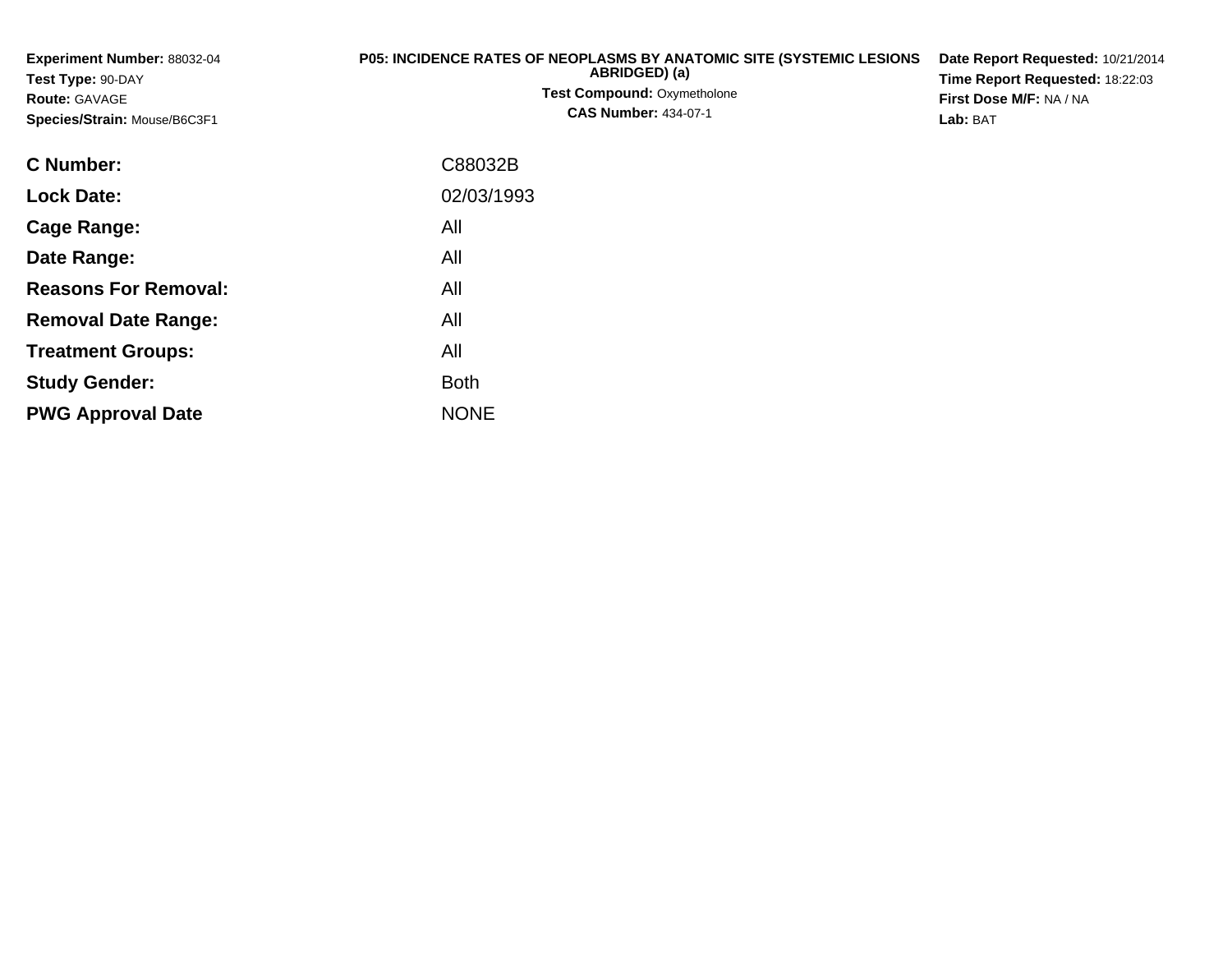| Experiment Number: 88032-04             | P05: INCIDENCE RATES OF NEOPLASMS BY ANATOMIC SITE (SYSTEMIC LESIONS | Date Report Requested: 10/21/2014 |                                 |                     |                      |                      |  |
|-----------------------------------------|----------------------------------------------------------------------|-----------------------------------|---------------------------------|---------------------|----------------------|----------------------|--|
| Test Type: 90-DAY                       |                                                                      | ABRIDGED) (a)                     | Time Report Requested: 18:22:03 |                     |                      |                      |  |
| Route: GAVAGE                           |                                                                      | Test Compound: Oxymetholone       | First Dose M/F: NA / NA         |                     |                      |                      |  |
| Species/Strain: Mouse/B6C3F1            |                                                                      |                                   | <b>CAS Number: 434-07-1</b>     |                     | Lab: BAT             |                      |  |
| <b>B6C3F1 Mouse MALE</b>                | 0 MG/KG                                                              | <b>MG/KG</b><br>160               | <b>MG/KG</b><br>320             | <b>MG/KG</b><br>630 | <b>MG/KG</b><br>1250 | <b>MG/KG</b><br>2500 |  |
| <b>Disposition Summary</b>              |                                                                      |                                   |                                 |                     |                      |                      |  |
| <b>Animals Initially In Study</b>       | 10                                                                   | 10                                | 10                              | 10                  | 10                   | 10                   |  |
| <b>Early Deaths</b>                     |                                                                      |                                   |                                 |                     |                      |                      |  |
| <b>Survivors</b>                        |                                                                      |                                   |                                 |                     |                      |                      |  |
| <b>Terminal Sacrifice</b>               | 10                                                                   | 10                                | 10                              | 10                  | 10                   | 10                   |  |
| <b>Animals Examined Microscopically</b> | 10                                                                   |                                   |                                 |                     |                      | 10                   |  |
| <b>ALIMENTARY SYSTEM</b>                |                                                                      |                                   |                                 |                     |                      |                      |  |
| Esophagus                               | (10)                                                                 | (0)                               | (0)                             | (0)                 | (0)                  | (10)                 |  |
| Gallbladder                             | (10)                                                                 | (0)                               | (0)                             | (0)                 | (0)                  | (10)                 |  |
| Intestine Large, Cecum                  | (10)                                                                 | (0)                               | (0)                             | (0)                 | (0)                  | (10)                 |  |
| Intestine Large, Colon                  | (10)                                                                 | (0)                               | (0)                             | (0)                 | (0)                  | (10)                 |  |
| Intestine Large, Rectum                 | (10)                                                                 | (0)                               | (0)                             | (0)                 | (0)                  | (10)                 |  |
| Intestine Small, Duodenum               | (10)                                                                 | (0)                               | (0)                             | (0)                 | (0)                  | (10)                 |  |
| Intestine Small, Ileum                  | (10)                                                                 | (0)                               | (0)                             | (0)                 | (0)                  | (10)                 |  |
| Intestine Small, Jejunum                | (10)                                                                 | (0)                               | (0)                             | (0)                 | (0)                  | (10)                 |  |
| Liver                                   | (10)                                                                 | (0)                               | (0)                             | (0)                 | (0)                  | (10)                 |  |
| Pancreas                                | (10)                                                                 | (0)                               | (0)                             | (0)                 | (0)                  | (10)                 |  |
| <b>Salivary Glands</b>                  | (10)                                                                 | (0)                               | (0)                             | (0)                 | (0)                  | (10)                 |  |
| Stomach, Forestomach                    | (10)                                                                 | (0)                               | (0)                             | (0)                 | (0)                  | (10)                 |  |
| Stomach, Glandular                      | (10)                                                                 | (0)                               | (0)                             | (0)                 | (0)                  | (10)                 |  |
| CARDIOVASCULAR SYSTEM                   |                                                                      |                                   |                                 |                     |                      |                      |  |
| <b>Blood Vessel</b>                     | (10)                                                                 | (0)                               | (0)                             | (0)                 | (0)                  | (10)                 |  |
| Heart                                   | (10)                                                                 | (0)                               | (0)                             | (0)                 | (0)                  | (10)                 |  |
| <b>ENDOCRINE SYSTEM</b>                 |                                                                      |                                   |                                 |                     |                      |                      |  |
| <b>Adrenal Cortex</b>                   | (10)                                                                 | (0)                               | (0)                             | (0)                 | (0)                  | (10)                 |  |
| Adrenal Medulla                         | (10)                                                                 | (0)                               | (0)                             | (0)                 | (0)                  | (10)                 |  |

b - Primary tumors: all tumors except metastatic tumors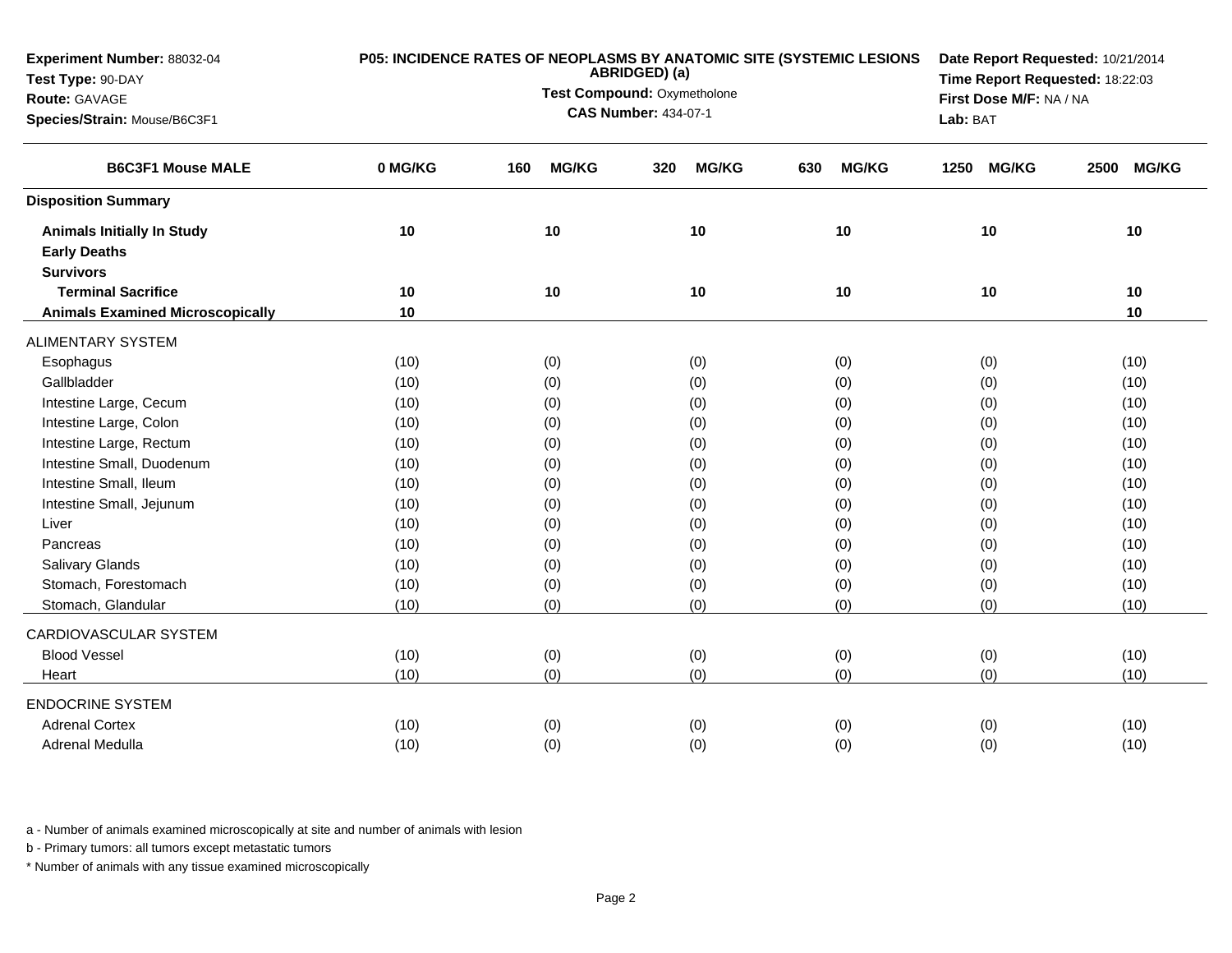| Experiment Number: 88032-04<br>Test Type: 90-DAY         | P05: INCIDENCE RATES OF NEOPLASMS BY ANATOMIC SITE (SYSTEMIC LESIONS | Date Report Requested: 10/21/2014<br>Time Report Requested: 18:22:03 |              |     |              |     |              |      |                         |      |              |  |
|----------------------------------------------------------|----------------------------------------------------------------------|----------------------------------------------------------------------|--------------|-----|--------------|-----|--------------|------|-------------------------|------|--------------|--|
| Route: GAVAGE                                            | ABRIDGED) (a)<br>Test Compound: Oxymetholone                         |                                                                      |              |     |              |     |              |      | First Dose M/F: NA / NA |      |              |  |
| Species/Strain: Mouse/B6C3F1<br><b>B6C3F1 Mouse MALE</b> |                                                                      | <b>CAS Number: 434-07-1</b>                                          |              |     |              |     |              |      |                         |      |              |  |
|                                                          | 0 MG/KG                                                              | 160                                                                  | <b>MG/KG</b> | 320 | <b>MG/KG</b> | 630 | <b>MG/KG</b> | 1250 | <b>MG/KG</b>            | 2500 | <b>MG/KG</b> |  |
| Islets, Pancreatic                                       | (10)                                                                 |                                                                      | (0)          |     | (0)          |     | (0)          |      | (0)                     |      | (10)         |  |
| Parathyroid Gland                                        | (9)                                                                  |                                                                      | (0)          |     | (0)          |     | (0)          |      | (0)                     |      | (5)          |  |
| <b>Pituitary Gland</b>                                   | (8)                                                                  |                                                                      | (0)          |     | (0)          |     | (0)          |      | (0)                     |      | (10)         |  |
| <b>Thyroid Gland</b>                                     | (10)                                                                 |                                                                      | (0)          |     | (0)          |     | (0)          |      | (0)                     |      | (10)         |  |
| <b>GENERAL BODY SYSTEM</b><br>None                       |                                                                      |                                                                      |              |     |              |     |              |      |                         |      |              |  |
| <b>GENITAL SYSTEM</b>                                    |                                                                      |                                                                      |              |     |              |     |              |      |                         |      |              |  |
| Epididymis                                               | (10)                                                                 |                                                                      | (0)          |     | (0)          |     | (0)          |      | (0)                     |      | (10)         |  |
| <b>Preputial Gland</b>                                   | (10)                                                                 |                                                                      | (0)          |     | (0)          |     | (0)          |      | (0)                     |      | (10)         |  |
| Prostate                                                 | (10)                                                                 |                                                                      | (0)          |     | (0)          |     | (0)          |      | (0)                     |      | (10)         |  |
| <b>Seminal Vesicle</b>                                   | (10)                                                                 |                                                                      | (0)          |     | (0)          |     | (0)          |      | (0)                     |      | (10)         |  |
| <b>Testes</b>                                            | (10)                                                                 |                                                                      | (0)          |     | (0)          |     | (0)          |      | (0)                     |      | (10)         |  |
| <b>HEMATOPOIETIC SYSTEM</b>                              |                                                                      |                                                                      |              |     |              |     |              |      |                         |      |              |  |
| <b>Bone Marrow</b>                                       | (10)                                                                 |                                                                      | (0)          |     | (0)          |     | (0)          |      | (0)                     |      | (10)         |  |
| Lymph Node, Mandibular                                   | (10)                                                                 |                                                                      | (0)          |     | (0)          |     | (0)          |      | (0)                     |      | (10)         |  |
| Lymph Node, Mesenteric                                   | (9)                                                                  |                                                                      | (0)          |     | (0)          |     | (0)          |      | (0)                     |      | (10)         |  |
| Spleen                                                   | (10)                                                                 |                                                                      | (0)          |     | (0)          |     | (0)          |      | (0)                     |      | (10)         |  |
| Thymus                                                   | (10)                                                                 |                                                                      | (0)          |     | (0)          |     | (0)          |      | (0)                     |      | (9)          |  |
| <b>INTEGUMENTARY SYSTEM</b>                              |                                                                      |                                                                      |              |     |              |     |              |      |                         |      |              |  |
| Skin                                                     | (10)                                                                 |                                                                      | (0)          |     | (0)          |     | (0)          |      | (0)                     |      | (10)         |  |
| MUSCULOSKELETAL SYSTEM                                   |                                                                      |                                                                      |              |     |              |     |              |      |                         |      |              |  |
| <b>Bone</b>                                              | (10)                                                                 |                                                                      | (0)          |     | (0)          |     | (0)          |      | (0)                     |      | (10)         |  |
| NERVOUS SYSTEM                                           |                                                                      |                                                                      |              |     |              |     |              |      |                         |      |              |  |
| <b>Brain</b>                                             | (10)                                                                 |                                                                      | (0)          |     | (0)          |     | (0)          |      | (0)                     |      | (10)         |  |
|                                                          |                                                                      |                                                                      |              |     |              |     |              |      |                         |      |              |  |

RESPIRATORY SYSTEM

a - Number of animals examined microscopically at site and number of animals with lesion

b - Primary tumors: all tumors except metastatic tumors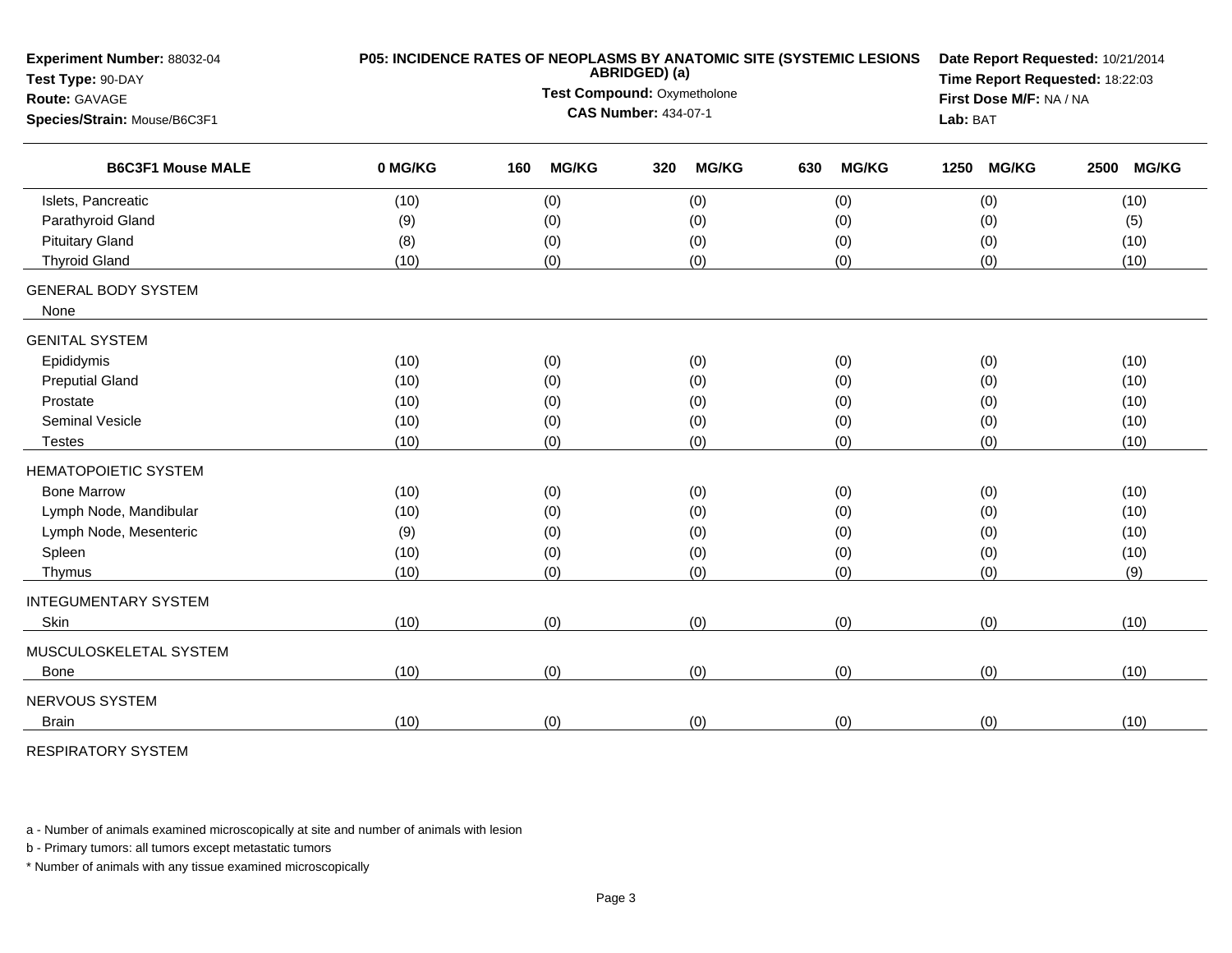| Experiment Number: 88032-04<br>Test Type: 90-DAY<br><b>Route: GAVAGE</b><br>Species/Strain: Mouse/B6C3F1 |         | <b>P05: INCIDENCE RATES OF NEOPLASMS BY ANATOMIC SITE (SYSTEMIC LESIONS)</b><br>ABRIDGED) (a)<br><b>Test Compound: Oxymetholone</b><br><b>CAS Number: 434-07-1</b> | Date Report Requested: 10/21/2014<br>Time Report Requested: 18:22:03<br>First Dose M/F: NA / NA<br>Lab: BAT |                     |                      |                      |
|----------------------------------------------------------------------------------------------------------|---------|--------------------------------------------------------------------------------------------------------------------------------------------------------------------|-------------------------------------------------------------------------------------------------------------|---------------------|----------------------|----------------------|
| <b>B6C3F1 Mouse MALE</b>                                                                                 | 0 MG/KG | <b>MG/KG</b><br>160                                                                                                                                                | <b>MG/KG</b><br>320                                                                                         | <b>MG/KG</b><br>630 | <b>MG/KG</b><br>1250 | <b>MG/KG</b><br>2500 |
| Lung                                                                                                     | (10)    | (0)                                                                                                                                                                | (0)                                                                                                         | (0)                 | (0)                  | (10)                 |
| Nose                                                                                                     | (10)    | (0)                                                                                                                                                                | (0)                                                                                                         | (0)                 | (0)                  | (10)                 |
| Trachea                                                                                                  | (10)    | (0)                                                                                                                                                                | (0)                                                                                                         | (0)                 | (0)                  | (10)                 |
| <b>SPECIAL SENSES SYSTEM</b>                                                                             |         |                                                                                                                                                                    |                                                                                                             |                     |                      |                      |
| None                                                                                                     |         |                                                                                                                                                                    |                                                                                                             |                     |                      |                      |
| URINARY SYSTEM                                                                                           |         |                                                                                                                                                                    |                                                                                                             |                     |                      |                      |
| Kidney                                                                                                   | (10)    | (0)                                                                                                                                                                | (0)                                                                                                         | (0)                 | (0)                  | (10)                 |
| Urinary Bladder                                                                                          | (10)    | (0)                                                                                                                                                                | (0)                                                                                                         | (0)                 | (0)                  | (10)                 |

b - Primary tumors: all tumors except metastatic tumors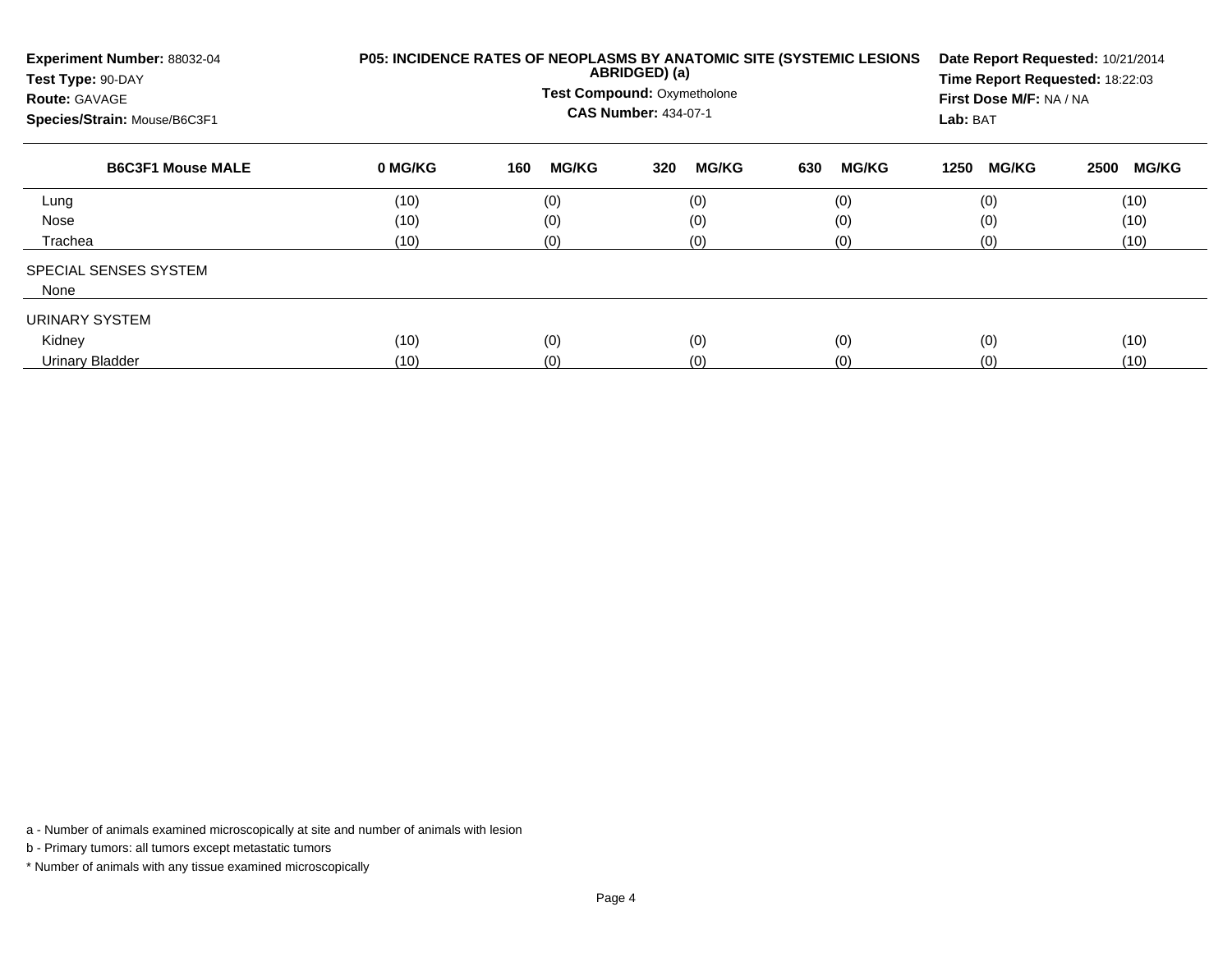| Experiment Number: 88032-04<br>Test Type: 90-DAY<br><b>Route: GAVAGE</b><br>Species/Strain: Mouse/B6C3F1   | <b>P05: INCIDENCE RATES OF NEOPLASMS BY ANATOMIC SITE (SYSTEMIC LESIONS)</b><br>ABRIDGED) (a)<br>Test Compound: Oxymetholone<br><b>CAS Number: 434-07-1</b> |  |  |  |  |  |  |      | Date Report Requested: 10/21/2014<br>Time Report Requested: 18:22:03<br>First Dose M/F: NA / NA<br>Lab: BAT |      |              |  |
|------------------------------------------------------------------------------------------------------------|-------------------------------------------------------------------------------------------------------------------------------------------------------------|--|--|--|--|--|--|------|-------------------------------------------------------------------------------------------------------------|------|--------------|--|
| <b>B6C3F1 Mouse MALE</b>                                                                                   | 0 MG/KG<br><b>MG/KG</b><br><b>MG/KG</b><br><b>MG/KG</b><br>320<br>630<br>160                                                                                |  |  |  |  |  |  | 1250 | <b>MG/KG</b>                                                                                                | 2500 | <b>MG/KG</b> |  |
| <b>Tumor Summary for MALE</b>                                                                              |                                                                                                                                                             |  |  |  |  |  |  |      |                                                                                                             |      |              |  |
| <b>Total Animals with Primary Neoplasms (b)</b><br><b>Total Primary Neoplasms</b>                          |                                                                                                                                                             |  |  |  |  |  |  |      |                                                                                                             |      |              |  |
| <b>Total Animals with Benign Neoplasms</b><br><b>Total Benign Neoplasms</b>                                |                                                                                                                                                             |  |  |  |  |  |  |      |                                                                                                             |      |              |  |
| <b>Total Animals with Malignant Neoplasms</b><br><b>Total Malignant Neoplasms</b>                          |                                                                                                                                                             |  |  |  |  |  |  |      |                                                                                                             |      |              |  |
| <b>Total Animals with Metastatic Neoplasms</b><br><b>Total Metastatic Neoplasms</b>                        |                                                                                                                                                             |  |  |  |  |  |  |      |                                                                                                             |      |              |  |
| <b>Total Animals with Malignant Neoplasms</b><br><b>Uncertain Primary Site</b>                             |                                                                                                                                                             |  |  |  |  |  |  |      |                                                                                                             |      |              |  |
| Total Animals with Neoplasms Uncertain -<br><b>Benign or Malignant</b><br><b>Total Uncertain Neoplasms</b> |                                                                                                                                                             |  |  |  |  |  |  |      |                                                                                                             |      |              |  |

\*\*\*END OF MALE DATA\*\*\*

a - Number of animals examined microscopically at site and number of animals with lesion

b - Primary tumors: all tumors except metastatic tumors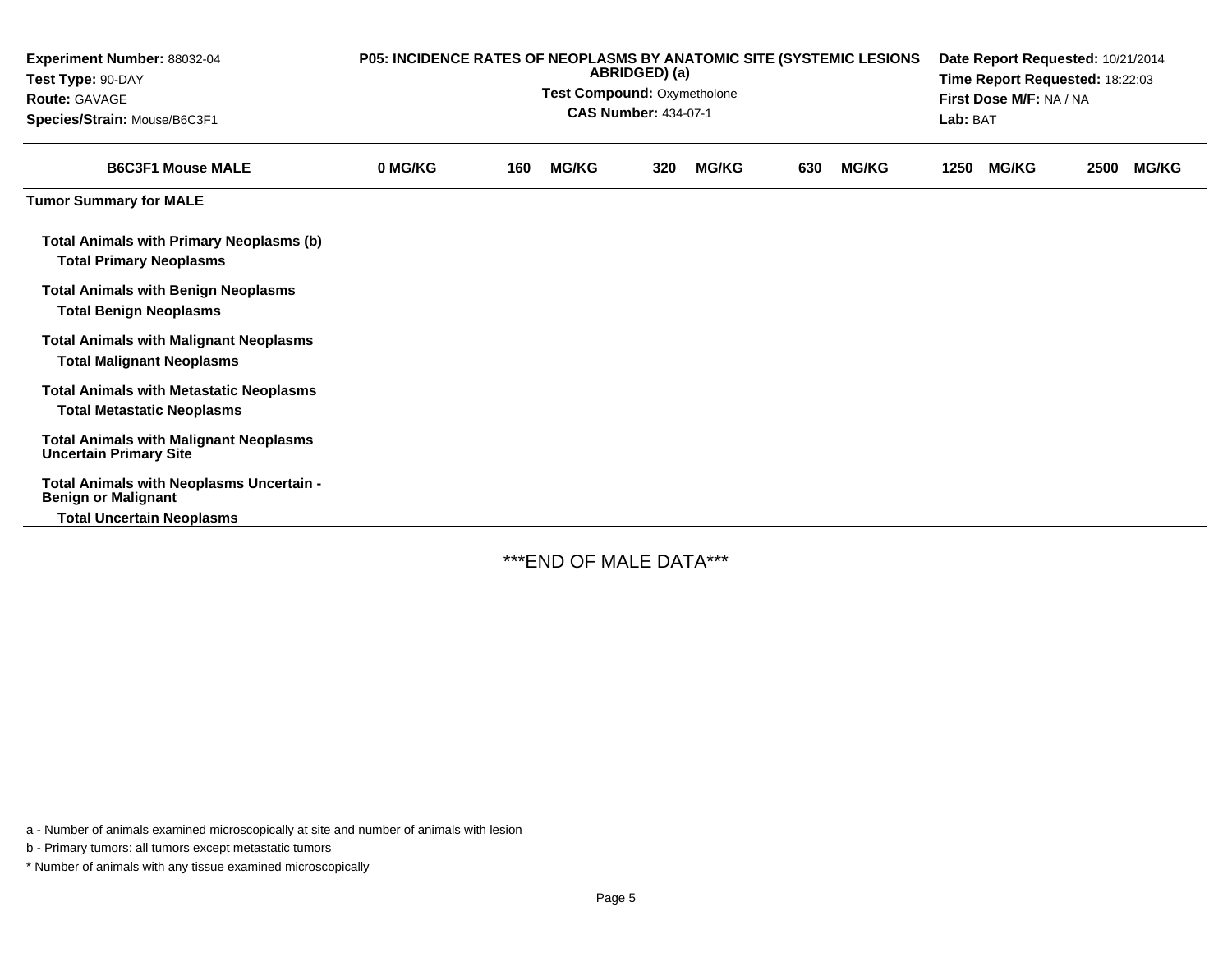| Experiment Number: 88032-04             | P05: INCIDENCE RATES OF NEOPLASMS BY ANATOMIC SITE (SYSTEMIC LESIONS<br>ABRIDGED) (a) |                             |                                                            |                     |                      |                      |  |
|-----------------------------------------|---------------------------------------------------------------------------------------|-----------------------------|------------------------------------------------------------|---------------------|----------------------|----------------------|--|
| Test Type: 90-DAY                       |                                                                                       |                             | Time Report Requested: 18:22:03<br>First Dose M/F: NA / NA |                     |                      |                      |  |
| Route: GAVAGE                           |                                                                                       | Test Compound: Oxymetholone |                                                            |                     |                      |                      |  |
| Species/Strain: Mouse/B6C3F1            |                                                                                       | <b>CAS Number: 434-07-1</b> |                                                            | Lab: BAT            |                      |                      |  |
| <b>B6C3F1 Mouse FEMALE</b>              | 0 MG/KG                                                                               | <b>MG/KG</b><br>160         | <b>MG/KG</b><br>320                                        | <b>MG/KG</b><br>630 | <b>MG/KG</b><br>1250 | <b>MG/KG</b><br>2500 |  |
| <b>Disposition Summary</b>              |                                                                                       |                             |                                                            |                     |                      |                      |  |
| <b>Animals Initially In Study</b>       | 10                                                                                    | 10                          | 10                                                         | 10                  | 10                   | 10                   |  |
| <b>Early Deaths</b>                     |                                                                                       |                             |                                                            |                     |                      |                      |  |
| <b>Survivors</b>                        |                                                                                       |                             |                                                            |                     |                      |                      |  |
| <b>Terminal Sacrifice</b>               | 10                                                                                    | 10                          | 10                                                         | 10                  | 10                   | 10                   |  |
| <b>Animals Examined Microscopically</b> | 10                                                                                    | 10                          | 10                                                         | 10                  | 10                   | 10                   |  |
| <b>ALIMENTARY SYSTEM</b>                |                                                                                       |                             |                                                            |                     |                      |                      |  |
| Esophagus                               | (10)                                                                                  | (0)                         | (0)                                                        | (0)                 | (0)                  | (10)                 |  |
| Gallbladder                             | (10)                                                                                  | (0)                         | (0)                                                        | (0)                 | (0)                  | (10)                 |  |
| Intestine Large, Cecum                  | (10)                                                                                  | (0)                         | (0)                                                        | (0)                 | (0)                  | (10)                 |  |
| Intestine Large, Colon                  | (10)                                                                                  | (0)                         | (0)                                                        | (0)                 | (0)                  | (10)                 |  |
| Intestine Large, Rectum                 | (10)                                                                                  | (0)                         | (0)                                                        | (0)                 | (0)                  | (10)                 |  |
| Intestine Small, Duodenum               | (10)                                                                                  | (0)                         | (0)                                                        | (0)                 | (0)                  | (10)                 |  |
| Intestine Small, Ileum                  | (10)                                                                                  | (0)                         | (0)                                                        | (0)                 | (0)                  | (10)                 |  |
| Intestine Small, Jejunum                | (10)                                                                                  | (0)                         | (0)                                                        | (0)                 | (0)                  | (10)                 |  |
| Liver                                   | (10)                                                                                  | (0)                         | (0)                                                        | (0)                 | (0)                  | (10)                 |  |
| Pancreas                                | (10)                                                                                  | (0)                         | (0)                                                        | (0)                 | (0)                  | (10)                 |  |
| <b>Salivary Glands</b>                  | (10)                                                                                  | (10)                        | (10)                                                       | (10)                | (10)                 | (10)                 |  |
| Stomach, Forestomach                    | (10)                                                                                  | (0)                         | (0)                                                        | (0)                 | (0)                  | (10)                 |  |
| Stomach, Glandular                      | (10)                                                                                  | (0)                         | (0)                                                        | (0)                 | (0)                  | (10)                 |  |
| CARDIOVASCULAR SYSTEM                   |                                                                                       |                             |                                                            |                     |                      |                      |  |
| <b>Blood Vessel</b>                     | (10)                                                                                  | (0)                         | (0)                                                        | (0)                 | (0)                  | (10)                 |  |
| Heart                                   | (10)                                                                                  | (0)                         | (0)                                                        | (0)                 | (0)                  | (10)                 |  |
| <b>ENDOCRINE SYSTEM</b>                 |                                                                                       |                             |                                                            |                     |                      |                      |  |
| <b>Adrenal Cortex</b>                   | (10)                                                                                  | (0)                         | (0)                                                        | (0)                 | (0)                  | (10)                 |  |
| Adrenal Medulla                         | (10)                                                                                  | (0)                         | (0)                                                        | (0)                 | (0)                  | (10)                 |  |

b - Primary tumors: all tumors except metastatic tumors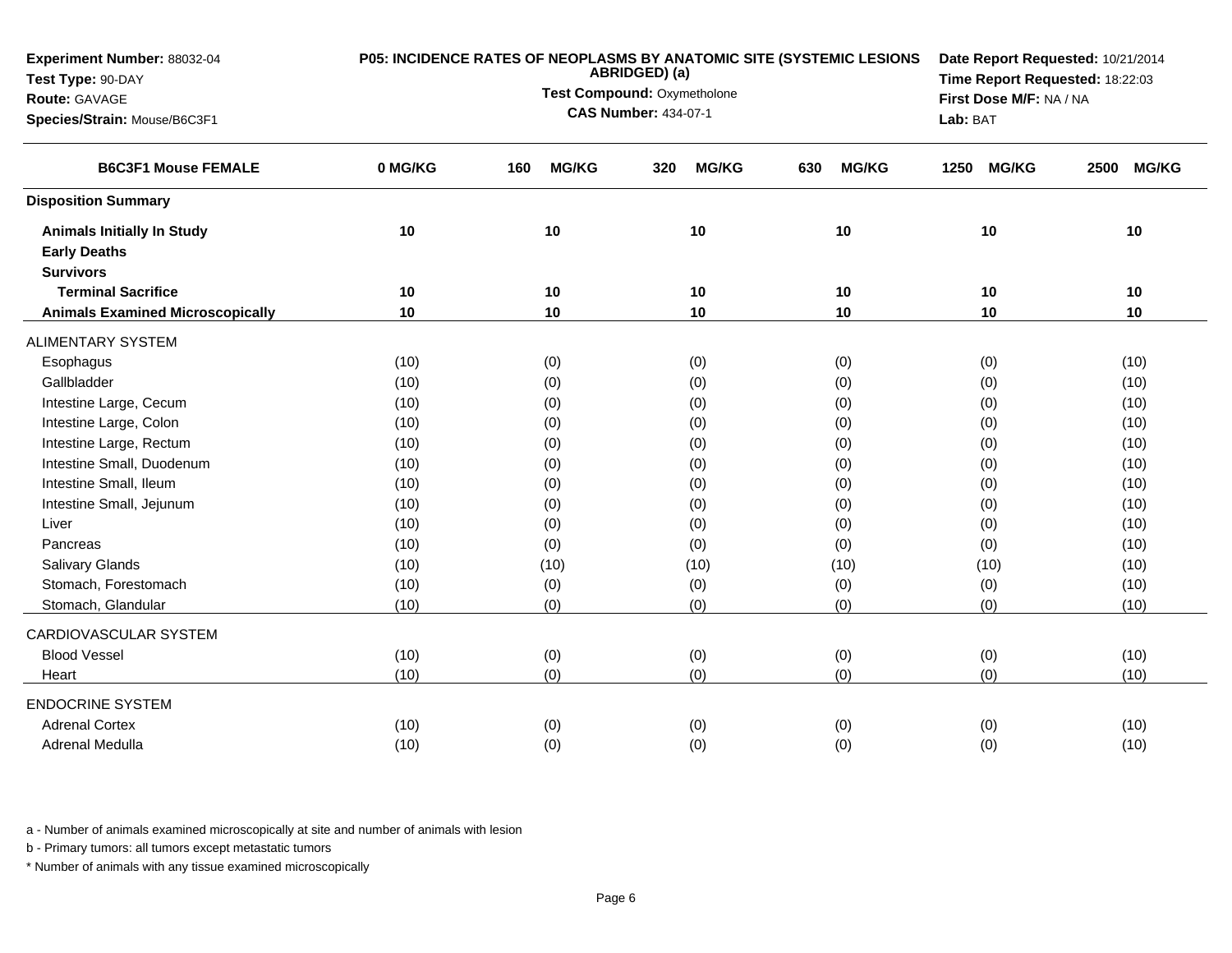| Experiment Number: 88032-04<br>Test Type: 90-DAY |         | P05: INCIDENCE RATES OF NEOPLASMS BY ANATOMIC SITE (SYSTEMIC LESIONS<br>ABRIDGED) (a) | Date Report Requested: 10/21/2014<br>Time Report Requested: 18:22:03<br>First Dose M/F: NA / NA |                     |            |                      |
|--------------------------------------------------|---------|---------------------------------------------------------------------------------------|-------------------------------------------------------------------------------------------------|---------------------|------------|----------------------|
| Route: GAVAGE                                    |         | Test Compound: Oxymetholone                                                           |                                                                                                 |                     |            |                      |
| Species/Strain: Mouse/B6C3F1                     |         | <b>CAS Number: 434-07-1</b>                                                           | Lab: BAT                                                                                        |                     |            |                      |
| <b>B6C3F1 Mouse FEMALE</b>                       | 0 MG/KG | <b>MG/KG</b><br>160                                                                   | <b>MG/KG</b><br>320                                                                             | <b>MG/KG</b><br>630 | 1250 MG/KG | <b>MG/KG</b><br>2500 |
| Islets, Pancreatic                               | (10)    | (0)                                                                                   | (0)                                                                                             | (0)                 | (0)        | (10)                 |
| Parathyroid Gland                                | (9)     | (0)                                                                                   | (0)                                                                                             | (0)                 | (0)        | (10)                 |
| <b>Pituitary Gland</b>                           | (10)    | (0)                                                                                   | (0)                                                                                             | (0)                 | (0)        | (9)                  |
| <b>Thyroid Gland</b>                             | (10)    | (0)                                                                                   | (0)                                                                                             | (0)                 | (0)        | (10)                 |
| <b>GENERAL BODY SYSTEM</b><br>None               |         |                                                                                       |                                                                                                 |                     |            |                      |
| <b>GENITAL SYSTEM</b>                            |         |                                                                                       |                                                                                                 |                     |            |                      |
| <b>Clitoral Gland</b>                            | (9)     | (10)                                                                                  | (10)                                                                                            | (10)                | (10)       | (10)                 |
| Ovary                                            | (10)    | (10)                                                                                  | (10)                                                                                            | (10)                | (10)       | (10)                 |
| Uterus                                           | (10)    | (0)                                                                                   | (0)                                                                                             | (0)                 | (0)        | (10)                 |
| <b>HEMATOPOIETIC SYSTEM</b>                      |         |                                                                                       |                                                                                                 |                     |            |                      |
| <b>Bone Marrow</b>                               | (10)    | (0)                                                                                   | (0)                                                                                             | (0)                 | (0)        | (10)                 |
| Lymph Node, Mandibular                           | (9)     | (0)                                                                                   | (0)                                                                                             | (0)                 | (0)        | (9)                  |
| Lymph Node, Mesenteric                           | (10)    | (0)                                                                                   | (0)                                                                                             | (0)                 | (0)        | (10)                 |
| Spleen                                           | (10)    | (0)                                                                                   | (0)                                                                                             | (0)                 | (0)        | (10)                 |
| Thymus                                           | (10)    | (0)                                                                                   | (0)                                                                                             | (0)                 | (0)        | (10)                 |
| <b>INTEGUMENTARY SYSTEM</b>                      |         |                                                                                       |                                                                                                 |                     |            |                      |
| Mammary Gland                                    | (10)    | (0)                                                                                   | (0)                                                                                             | (0)                 | (0)        | (10)                 |
| Skin                                             | (10)    | (0)                                                                                   | (0)                                                                                             | (0)                 | (0)        | (10)                 |
| MUSCULOSKELETAL SYSTEM                           |         |                                                                                       |                                                                                                 |                     |            |                      |
| Bone                                             | (10)    | (0)                                                                                   | (0)                                                                                             | (0)                 | (0)        | (10)                 |
| NERVOUS SYSTEM                                   |         |                                                                                       |                                                                                                 |                     |            |                      |
| <b>Brain</b>                                     | (10)    | (0)                                                                                   | (0)                                                                                             | (0)                 | (0)        | (10)                 |
| <b>RESPIRATORY SYSTEM</b>                        |         |                                                                                       |                                                                                                 |                     |            |                      |
| Lung                                             | (10)    | (0)                                                                                   | (0)                                                                                             | (0)                 | (0)        | (10)                 |
|                                                  |         |                                                                                       |                                                                                                 |                     |            |                      |

b - Primary tumors: all tumors except metastatic tumors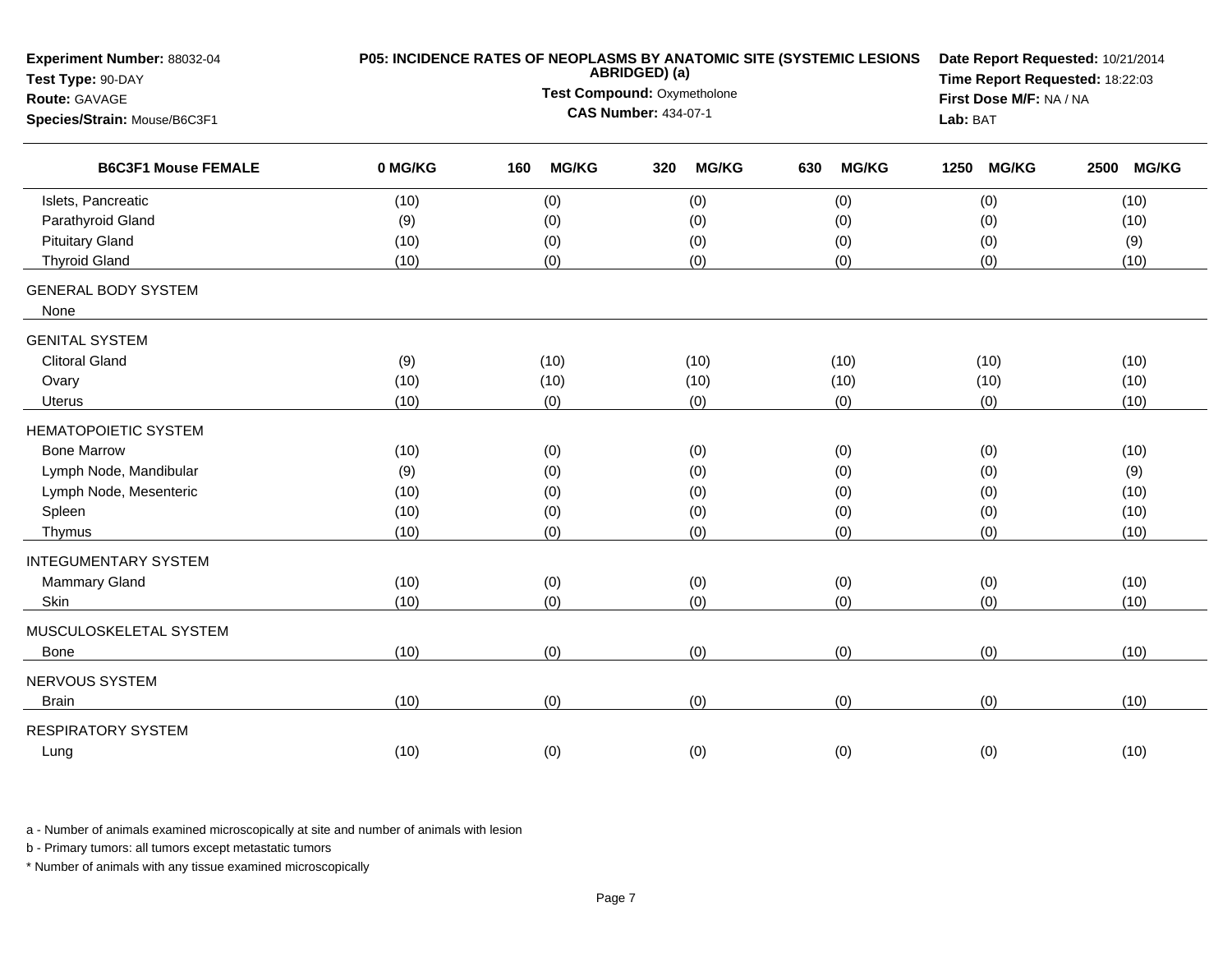| Experiment Number: 88032-04<br>Test Type: 90-DAY<br><b>Route: GAVAGE</b><br>Species/Strain: Mouse/B6C3F1 |         | P05: INCIDENCE RATES OF NEOPLASMS BY ANATOMIC SITE (SYSTEMIC LESIONS<br>ABRIDGED) (a)<br><b>Test Compound: Oxymetholone</b><br><b>CAS Number: 434-07-1</b> | Date Report Requested: 10/21/2014<br>Time Report Requested: 18:22:03<br>First Dose M/F: NA / NA<br>Lab: BAT |                     |                      |                      |
|----------------------------------------------------------------------------------------------------------|---------|------------------------------------------------------------------------------------------------------------------------------------------------------------|-------------------------------------------------------------------------------------------------------------|---------------------|----------------------|----------------------|
| <b>B6C3F1 Mouse FEMALE</b>                                                                               | 0 MG/KG | <b>MG/KG</b><br>160                                                                                                                                        | <b>MG/KG</b><br>320                                                                                         | <b>MG/KG</b><br>630 | <b>MG/KG</b><br>1250 | <b>MG/KG</b><br>2500 |
| Nose                                                                                                     | (10)    | (0)                                                                                                                                                        | (0)                                                                                                         | (0)                 | (0)                  | (10)                 |
| Trachea                                                                                                  | (10)    | (0)                                                                                                                                                        | (0)                                                                                                         | (0)                 | (0)                  | (10)                 |
| <b>SPECIAL SENSES SYSTEM</b><br>None                                                                     |         |                                                                                                                                                            |                                                                                                             |                     |                      |                      |
| URINARY SYSTEM                                                                                           |         |                                                                                                                                                            |                                                                                                             |                     |                      |                      |
| Kidney                                                                                                   | (10)    | (10)                                                                                                                                                       | (10)                                                                                                        | (10)                | (10)                 | (10)                 |
| Urinary Bladder                                                                                          | (10)    | (0)                                                                                                                                                        | (0)                                                                                                         | (0)                 | (0)                  | (10)                 |

b - Primary tumors: all tumors except metastatic tumors